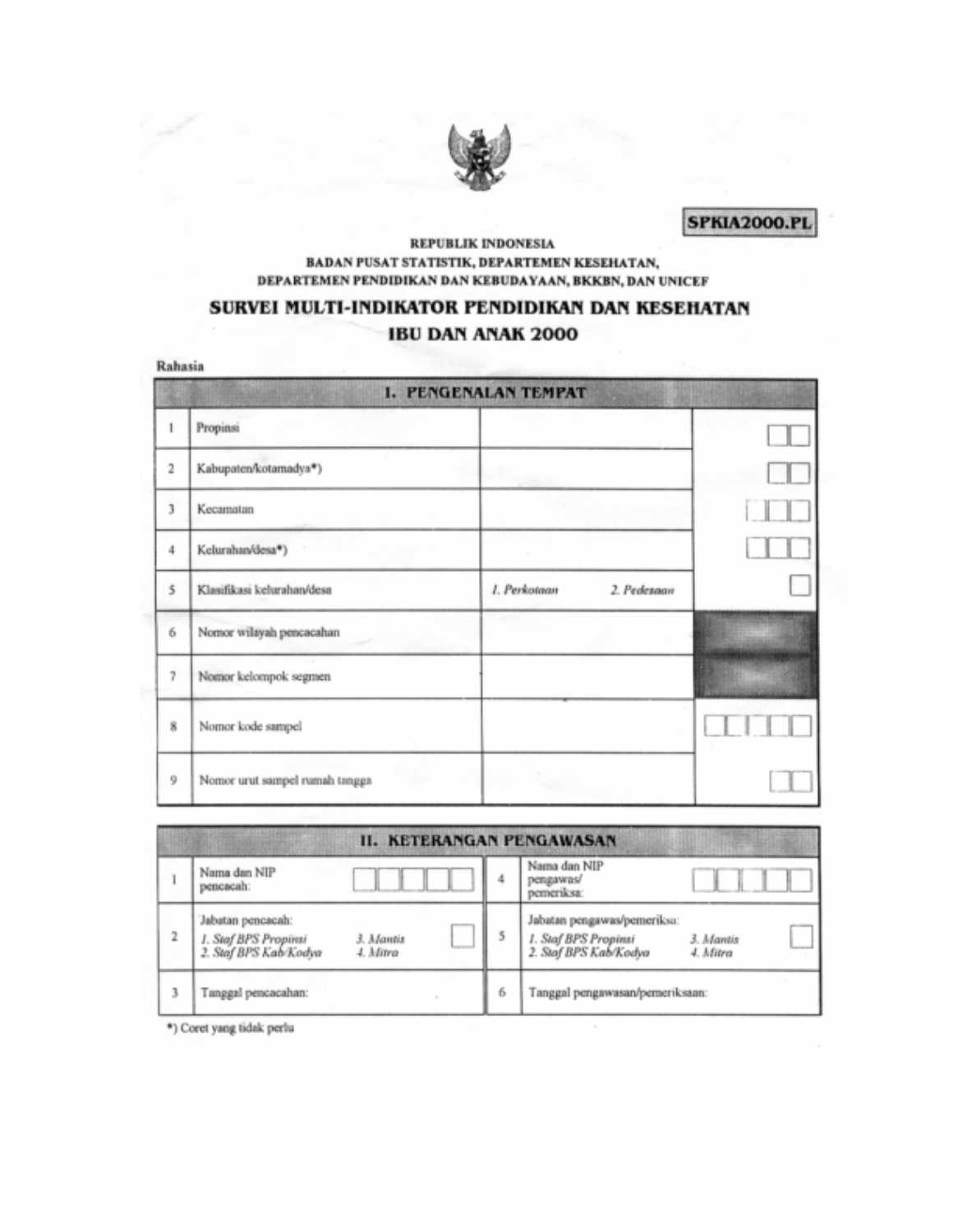#### **REPUBLIC OF INDONESIA CENTRAL BUREAU OF STATISTICS, DEPARTMENT OF HEALTH, DEPARTMENT OF EDUCATION AND CULTURE, BKKBN, AND UNICEF**

### **2000 MOTHER AND CHILD HEALTH AND EDUCATION MULTI-INDICATOR SURVEY**

# **Confidential**

| <b>I. IDENTIFICATION</b> |                                  |          |          |  |  |  |  |  |  |  |  |
|--------------------------|----------------------------------|----------|----------|--|--|--|--|--|--|--|--|
| 1                        | Province                         |          |          |  |  |  |  |  |  |  |  |
| 2                        | Regency/Municipality *)          |          |          |  |  |  |  |  |  |  |  |
| 3                        | Subregency                       |          |          |  |  |  |  |  |  |  |  |
| $\overline{4}$           | Village/Kelurahan *)             |          |          |  |  |  |  |  |  |  |  |
| 5                        | Village/Kelurahan classification | 1. Urban | 2. Rural |  |  |  |  |  |  |  |  |
| 6                        | Enumeration area number          |          |          |  |  |  |  |  |  |  |  |
| 7                        | Segments group number            |          |          |  |  |  |  |  |  |  |  |
| 8                        | Sample code number               |          |          |  |  |  |  |  |  |  |  |
| 9                        | Household sample serial number   |          |          |  |  |  |  |  |  |  |  |

| <b>II. SURVEYING CHARACTERISTICS</b>           |               |                                                |  |  |  |  |  |  |  |  |  |  |
|------------------------------------------------|---------------|------------------------------------------------|--|--|--|--|--|--|--|--|--|--|
| Name and employment identity number of         | 4             | Name and employment identity number of         |  |  |  |  |  |  |  |  |  |  |
| enumerator                                     |               | surveyor                                       |  |  |  |  |  |  |  |  |  |  |
| Enumerator's occupation:                       | $\mathcal{L}$ | Surveyor's occupation:                         |  |  |  |  |  |  |  |  |  |  |
| 1. BPS Provincial staff<br>3. Subregency staff |               | 1. BPS Provincial staff<br>3. Subregency staff |  |  |  |  |  |  |  |  |  |  |
| 4. Hired worker<br>2. BPS Regency staff        |               | 4. Hired worker<br>2. BPS Regency staff        |  |  |  |  |  |  |  |  |  |  |
| Date of enumerating                            | h             | Date of surveying                              |  |  |  |  |  |  |  |  |  |  |
|                                                |               |                                                |  |  |  |  |  |  |  |  |  |  |

\*) Cross out inapplicable category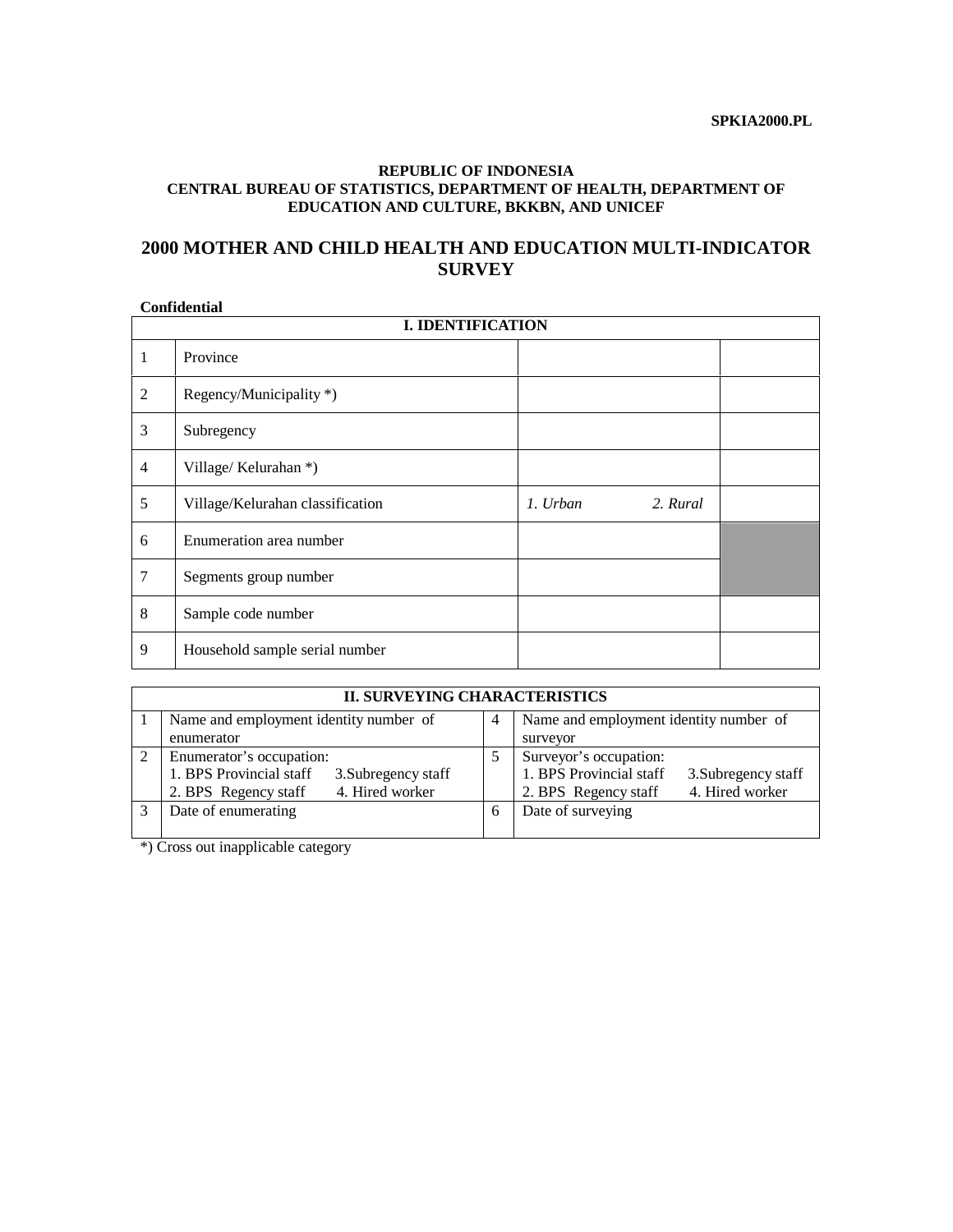|                            |                                |                                         |     |                                               |     |                                                                            |     |                                            |      | <b>III. PENGAWASAN LAPANGAN</b>                                              |      |                |                   |         |                                                                         |                           |                                                                                                  |                                                                                               |      |                                                                                     |         |
|----------------------------|--------------------------------|-----------------------------------------|-----|-----------------------------------------------|-----|----------------------------------------------------------------------------|-----|--------------------------------------------|------|------------------------------------------------------------------------------|------|----------------|-------------------|---------|-------------------------------------------------------------------------|---------------------------|--------------------------------------------------------------------------------------------------|-----------------------------------------------------------------------------------------------|------|-------------------------------------------------------------------------------------|---------|
| No<br>urut<br>sampel<br>rt | 1)<br>Nama kepala rumah tangga | 2)<br>Jumlah<br>anggota<br>rumah tangga |     | 3)<br>Jumlah<br>anggota<br>usia<br>0-59 bulan |     | 4)<br>Jumlah<br>anggota<br>rumah tangga rumah tangga<br>usia<br>5-17 tahun |     | 5)<br>Jumlah<br>wanita usia<br>15-49 tahun |      | 6)<br>Jumlah<br>anggota<br>rumah tangga<br>yatim-piatu<br>usia 0-14<br>tahun |      | $\tau$<br>a)   | yang<br>mempunyai | b)      | Jumlah anggota rumah<br>tangga usia 0-59 bulan<br>yang menggu-<br>nakan |                           | Jumlah<br>anggota<br>rumah tangga<br>usia<br>5-17 tahun<br>yang pernah<br>tidak masuk<br>sekolah | 9)<br>Jumlah<br>wanita usia<br>15-49 tahun<br>yang pernah<br>mendengar/<br>membaca<br>tentang |      | 10)<br>Jumlah<br>wanita usia<br>15-49 tahun<br>pernah kawin<br>yang sedang<br>hamil |         |
|                            |                                |                                         |     |                                               |     |                                                                            |     |                                            |      |                                                                              |      | akte kelahiran |                   | kelambu |                                                                         | dalam tahun<br>ajaran ini |                                                                                                  | <b>HIV/AIDS</b>                                                                               |      |                                                                                     |         |
|                            |                                | <b>PMS</b>                              | PCS | <b>PMS</b>                                    | PCS | PMS                                                                        | PCS | PMS                                        | PCS  | PMS                                                                          | PCS  | PMS            | PCS               | PMS     | PCS                                                                     | PMS                       | PCS                                                                                              | PMS                                                                                           | PCS  | PMS                                                                                 | PCS     |
| (1)<br>1<br>2.             | (2)                            | (3)                                     | (4) | (5)                                           | (6) | (7)                                                                        | (8) | (9)                                        | (10) | (11)                                                                         | (12) | (13)           | (14)              | (15)    | (16)                                                                    | (17)                      | (18)                                                                                             | (19)                                                                                          | (20) | $(21)$ $(22)$                                                                       |         |
| <br>3 <sub>1</sub><br>---- |                                |                                         |     |                                               |     |                                                                            |     |                                            |      |                                                                              |      |                |                   |         |                                                                         |                           |                                                                                                  |                                                                                               |      |                                                                                     |         |
| 4.                         |                                |                                         |     |                                               |     |                                                                            |     |                                            |      | $\sim$                                                                       |      |                |                   |         |                                                                         |                           |                                                                                                  |                                                                                               |      |                                                                                     |         |
| 5.<br>                     |                                |                                         |     |                                               |     |                                                                            |     |                                            |      |                                                                              |      |                |                   |         |                                                                         |                           |                                                                                                  |                                                                                               |      |                                                                                     |         |
| 6.<br>                     |                                |                                         |     |                                               |     |                                                                            |     |                                            |      |                                                                              |      |                |                   |         |                                                                         |                           |                                                                                                  |                                                                                               |      |                                                                                     |         |
| 7.<br>8.                   |                                |                                         |     |                                               |     |                                                                            |     |                                            |      |                                                                              |      |                |                   |         |                                                                         |                           |                                                                                                  |                                                                                               |      |                                                                                     |         |
| <br>9.                     |                                |                                         |     |                                               |     |                                                                            |     |                                            |      |                                                                              |      |                |                   |         |                                                                         |                           |                                                                                                  |                                                                                               |      |                                                                                     |         |
| <br>10.                    |                                |                                         |     |                                               |     |                                                                            |     |                                            |      |                                                                              |      |                |                   |         |                                                                         |                           |                                                                                                  |                                                                                               |      |                                                                                     |         |
| 11.<br>                    |                                |                                         |     |                                               |     |                                                                            |     |                                            |      |                                                                              |      |                |                   |         |                                                                         |                           |                                                                                                  |                                                                                               |      |                                                                                     |         |
| 12.<br>                    |                                |                                         |     |                                               |     |                                                                            |     |                                            |      |                                                                              |      |                |                   |         |                                                                         |                           |                                                                                                  |                                                                                               |      |                                                                                     |         |
| 13.<br>14.                 |                                |                                         |     |                                               |     |                                                                            |     | $\sim$                                     |      |                                                                              |      |                |                   |         |                                                                         |                           |                                                                                                  |                                                                                               |      |                                                                                     |         |
| 15.                        |                                |                                         |     |                                               |     |                                                                            |     |                                            |      |                                                                              |      |                |                   |         |                                                                         |                           |                                                                                                  |                                                                                               |      |                                                                                     | ugunaan |
| <br>16.                    |                                |                                         |     |                                               |     |                                                                            |     |                                            |      |                                                                              |      |                |                   |         |                                                                         |                           |                                                                                                  |                                                                                               |      |                                                                                     |         |